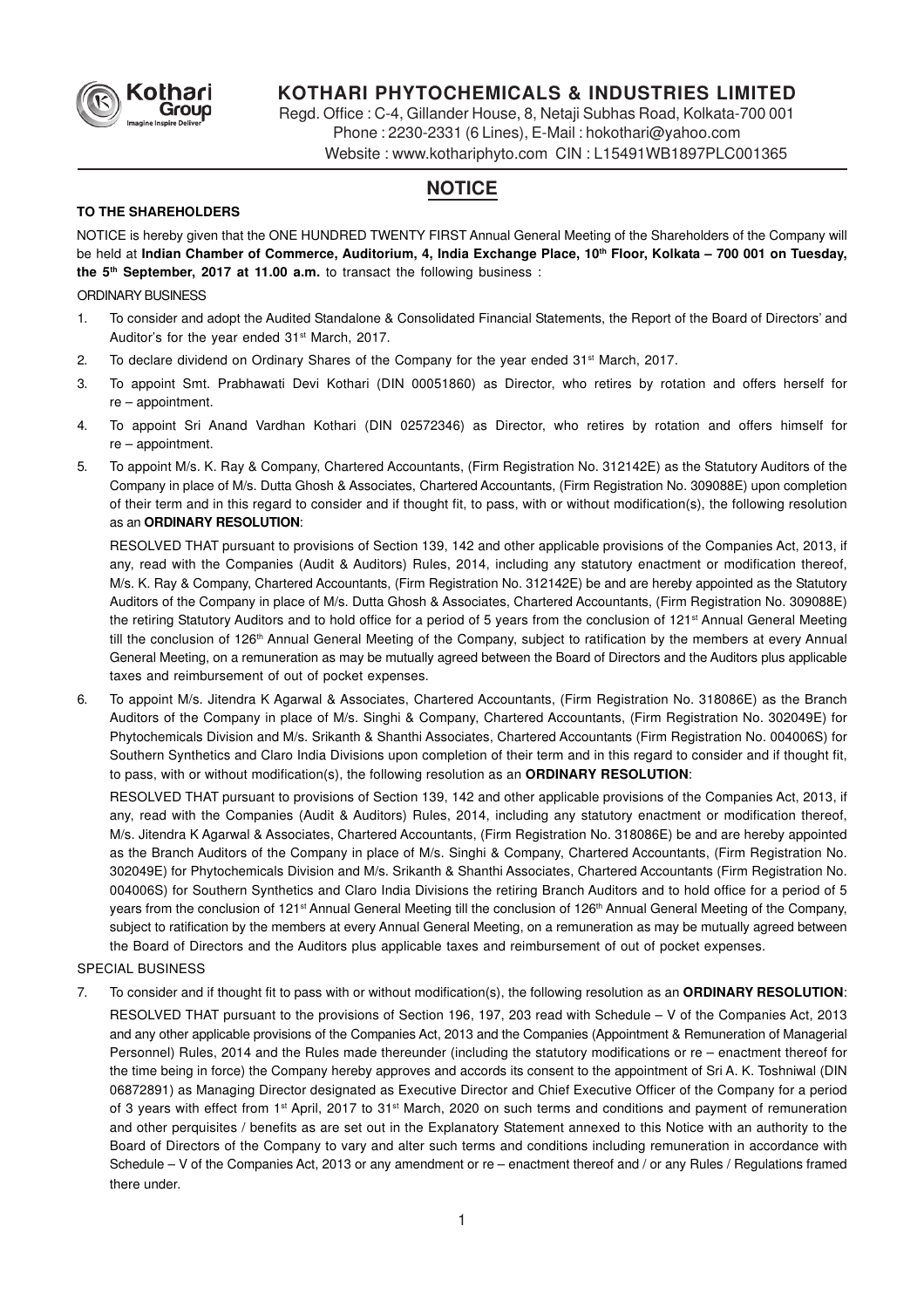RESOLVED FURTHER that in the event of absence or inadequacy of profits in any financial year Sri A. K. Toshniwal, Managing Director designated as Executive Director and Chief Executive Officer of the Company will be paid salary and perquisites as minimum remuneration not exceeding the limits specified under Section – II of Part – II of Schedule – V of the Companies Act, 2013 by making such compliance as provided in the said Schedule.

RESOLVED FURTHER that the Board of Directors of the Company be and is hereby authorized to do all such acts, deeds and things and exercise all such powers as may be required for giving effect to the aforesaid resolutions.

8. To consider and if thought fit, to pass with or without modification(s), the following resolution as a **Special Resolution** for approving payment of Commission to Non – Executives Directors without deduction of taxes as may be applicable, for a further period of five years commencing from 1<sup>st</sup> April 2017:

RESOLVED that the commission payable under Article 93(a) of the Articles of Association of the Company to the Directors other than the Ex - officio Director / Whole time Director or a Nominee Director nominated by Financial Institutions, if any, be continued to be so payable for a period of 5 years with effect from  $1$ <sup>st</sup> April, 2017 @ 1 % (One per cent) of the net profits of the Company, subject to ceiling of  $\overline{z}3,00,000/$ - (Rupees three lakh only) exclusive of taxes, if any, as computed according to the provisions of Section 197 & 198 of the Companies Act, 2013 and be paid to the Directors in such proportion between them as may be decided by the Directors entitled to the same for such financial year from time to time within the limit aforesaid uptill 31<sup>st</sup> March, 2022.

# By Order of the Board For **KOTHARI PHYTOCHEMICALS & INDUSTRIES LTD.**

CIN : L15491WB1897PLC001365 Registered Office : C - 4, Gillander House 8, N. S. Road, Kolkata – 700 001 Dated: 30<sup>th</sup> May, 2017

Madan Lal Daga Company Secretary

### **NOTES :**

1. A MEMBER ENTITLED TO ATTEND AND VOTE AT THE ANNUAL GENERAL MEETING (AGM) IS ENTITLED TO APPOINT A PROXY TO ATTEND AND VOTE INSTEAD OF HIMSELF / HERSELF AND THE PROXY NEED NOT BE A MEMBER OF THE COMPANY. A person can act as proxy on behalf of members not exceeding fifty (50) in number and holding in the aggregate not more than ten percent of the paid up capital of the Company carrying voting rights. A Member holding more than ten percent of the paid up capital of the Company carrying voting rights may appoint a single person as Proxy and such person shall not act as Proxy for any other person or shareholder.

Corporate Members intending to send their authorized representatives to attend the Meeting are requested to send to the Company, a certified copy of the Board Resolution authorizing their representative to attend and vote on their behalf at the Meeting.

The instrument of Proxy in order to be effective, should be deposited at the Registered Office of the Company duly completed and signed, not less than 48 hours before the commencement of the meeting. A Proxy form is sent herewith.

Members are requested to register their email addresses with the Registrar and Share Transfer Agents of the Company to mdpldc@yahoo.com or with the Depositories for receiving all communication, including Annual Report, Notices and Documents through e – mail instead of physical copy.

- 2. The register of Members of the Company in respect of Ordinary Shares will remain closed from Tuesday 29<sup>th</sup> August, 2017 to Tuesday 5<sup>th</sup> September, 2017 (both days inclusive). Dividend if any, declared at the AGM, shall be paid to those members, whose name appears in the Register of Members / Participating DPs on Monday the 28<sup>th</sup> August, 2017.
- 3. Members holding shares in physical form are requested to notify immediately changes, if any in their registered address, bank particulars and Income Tax Permanent Account Number (PAN) to the Company's Registrar and Share Transfer Agent at the below mentioned address quoting their Folio Numbers :-

M/s. Maheshwari Datamatics Private Limited. (Unit : Kothari Phytochemicals & Industries Limited) 23, R. N. Mukherjee Road, 5<sup>th</sup> Floor, Kolkata - 700 001 Phone : (033) 2243 – 5029 / 2248 – 2248 / 2231 – 6839 Fax : (033) 2248 – 4787 Email : mdpldc@yahoo.com

In case Shares are held in electronic form, these information should be passed on directly to their respective Depository Participant (DP).

- 4. Members / Proxies should bring the Attendance Slip duly filled in for attending the Meeting and also their copy of the Annual Report.
- 5. The Register of Directors and Key Managerial Personnel and their shareholding, maintained under Section 170 of the Companies Act, 2013 will be available for inspection by the members at the Annual General Meeting of the Company.

The Register of Contracts or Arrangements in which the Directors are interested, maintained under Section 189 of the Companies Act, 2013 will be available for inspection by the Members at the Annual General Meeting of the Company.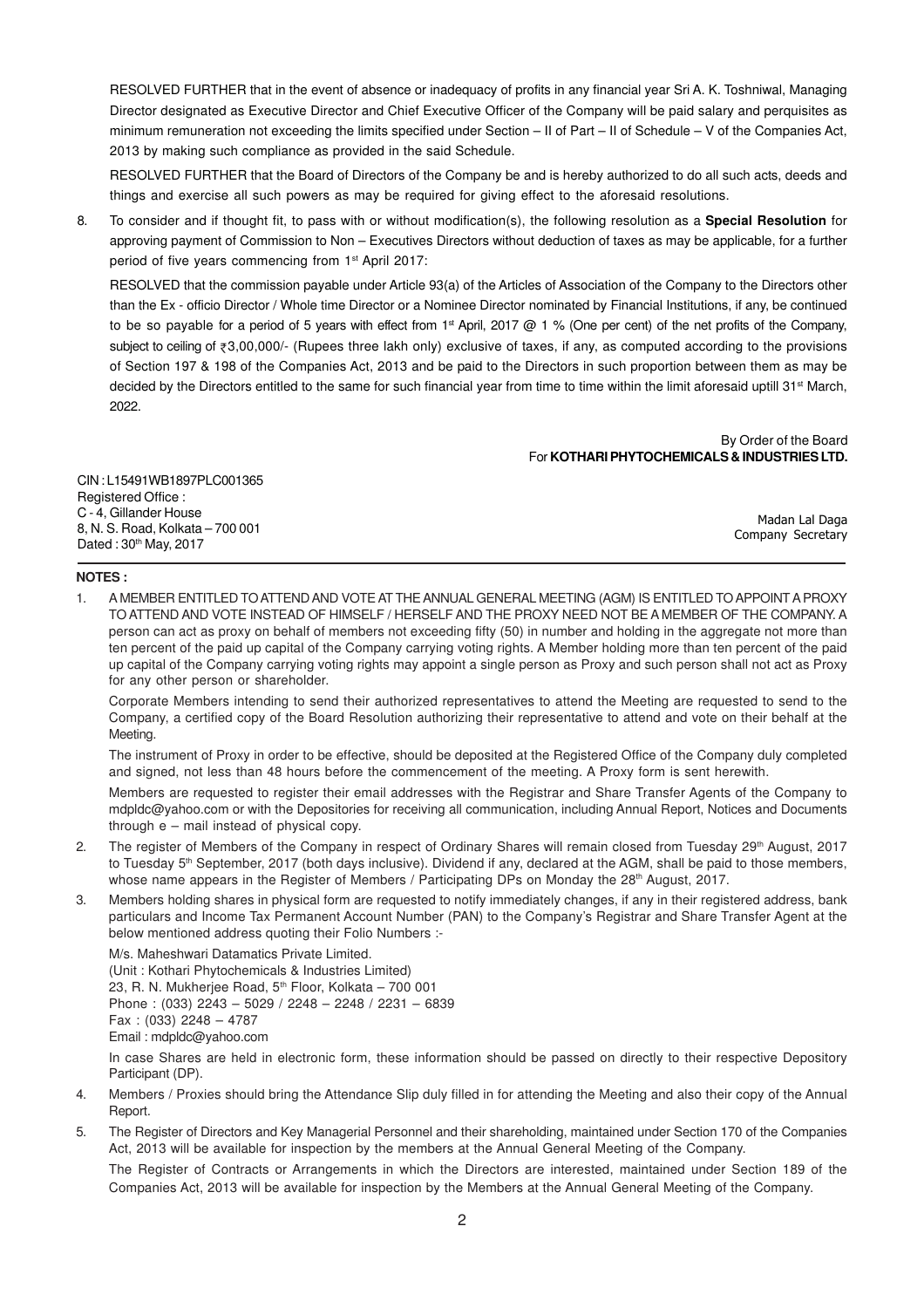- 6. Electronic copy of the Annual Report for 2016 17 is being sent to all Members whose email ids are registered with the Depository Participants for communication purposes unless any member has requested for a hard copy of the same. For members who have not registered their email address, physical copies of the Annual Report for 2016 - 17 is being sent in the permitted mode.
- 7. Electronic copy of the Notice of the 121st Annual General Meeting of the Company inter alia indicating the process and manner of e-voting along with Attendance Slip and Proxy Form is being sent to all the members whose email ids are registered with the Depository Participant(s) for communication purposes unless any member has requested for a hard copy of the same. For Members who have not registered their email addresses, physical copies of the Notice of 121<sup>st</sup> Annual General Meeting of the Company inter alia indicating the process and manner of e-voting along with attendance Slip and Proxy Form is being sent in the permitted mode.
- 8. Even after registering for e-communication, members are entitled to receive such communication in physical form, upon making a request for the same, by post free of cost. For any communication, the members may also send requests to the Company's investor email id: mldaga1957@yahoo.co.in
- 9. Members wishing to claim dividends, which remain unclaimed are requested to correspond with Maheshwari Datamatics Private Limited, Registrar & Share Transfer Agent. Members are requested to note that dividends not claimed within seven years from the date of transfer to the Company's Unpaid Dividend Account, will as per Section 124 of the Companies Act, 2013 (Section 205A of the erstwhile Companies Act, 1956) be transferred to the Investors Education & Protection Fund.
- 10. All documents referred to in the accompanying Notice and the Explanatory Statement shall be open for inspection at the Registered Office of the Company between 11.00 am and 1.00 pm on all working days except Saturdays, up to and including the date of the Annual General Meeting of the Company.

Pursuant to the IEPF Authority (Accounting, Audit, Transfer and Refund) Rules, 2016, as amended, the Company is required to transfer all shares in respect of which dividend has not been paid or claimed by the shareholder for seven years, to the Demat Account of the IEPF Authority. The Company has sent communication to all Members concerned with respect to this requirement and is in the process of transferring such shares to the Demat Account of the IEPF Authority.

The Members / claiments whose shares, unclaimed dividends etc. will have been transferred to the Fund may claim the same or apply for refund by making an application to the IEPF Authority in Form IEPF – 5 (available on www.iepf.gov.in) along with requisite fees. As per IEPF Rules, only one consolidated claim in a financial year can be made. Members are requested to submit proper documentary evidence to establish their claim. In terms of the Listing Regulations, till such claim is made, voting rights on such shares shall remain frozen.

The Route Map to the venue of the Meeting is also annexed for the convenience of the Members.

#### **Voting through electronic means**

11. Pursuant to provisions of Section 108 of the Companies Act, 2013 and Rule 20 of the Companies (Management and Administration) Rules, 2014, as amended by the Companies (Management and Administration) Amendment Rules, 2015 and as per Regulation 44 of the SEBI (Listing Obligations and Disclosure Requirements) Regulation, 2015 (LODR), the Company is pleased to provide members facility to exercise their right to vote at the 121<sup>st</sup> Annual General Meeting (AGM) by electronic means and the **business may be transacted through e-Voting Services. The facility of casting the votes by the members using an electronic voting system from a place other than venue of the AGM ("remote e-voting") will be provided by National Securities Depository Limited (NSDL)**.

The Company has approached NSDL for providing e-voting services through our e-voting platform. In this regard, your Demat Account / Folio Number has been enrolled by the Company for your participation in e-voting on resolution placed by the Company on e-Voting system.

The Notice of the Annual General Meeting (AGM) of the Company inter alia indicating the process and manner of e-Voting process along with printed Attendance Slip and Proxy Form can be downloaded from the link **https://www.evoting.nsdl.com** or www.kothariphyto.com

**The e-voting period commences on September 2nd, 2017 (9:00 am) and ends on September 4, 2017 (5:00 pm).** During this period shareholders' of the Company, may cast their vote electronically. The e-voting module shall also be disabled for voting thereafter. Once the vote on a resolution is cast by the shareholder, the shareholder shall not be allowed to change it subsequently.

The voting rights of members shall be in proportion to their shares of the paid up ordinary share capital of the Company as on the **cut-off date** of **29th August, 2017**. Any person, who acquires shares of the Company and become member of the Company after dispatch of the notice and holding shares as of the cut-off date i.e.  $29<sup>th</sup>$  August, 2017, may obtain the login ID and password by sending a request at evoting@nsdl.co.in or mldaga1957@yahoo.co.in / mdpldc@yahoo.com

The facility for voting through ballot paper / Poll Paper shall be made available at the AGM and the members attending the meeting who have not cast their vote by remote e-voting shall be able to exercise their right at the meeting through ballot paper.

The procedure to login to e-Voting website is given below:

1. Open the attached PDF file **"e-Voting.pdf"** giving your Client ID (in case you are holding shares in demat mode) or Folio No. (in case you are holding shares in physical mode) as password, which contains your "User ID" and "Password for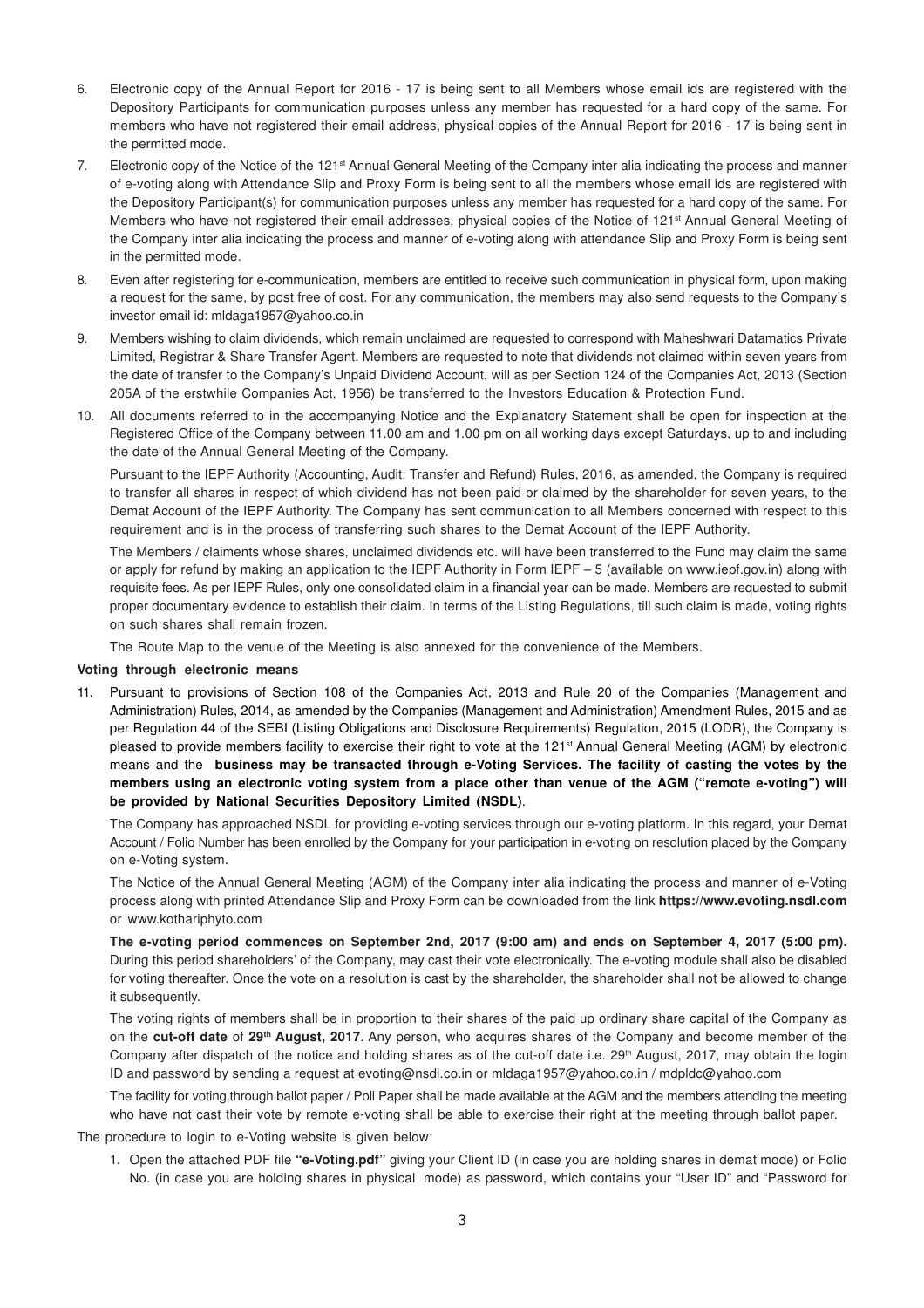e-voting". Please note that the password is an initial password. You will not receive this PDF file if you are already registered with NSDL for e-voting.

- 2. Launch internet browser by typing the URL **https://www.evoting.nsdl.com/**
- 3. Click on "Shareholder Login".
- 4. Put User ID and password as initial password noted in step (1) above and Click Login. If you are already registered with NSDL for e-voting then you can use your existing user ID and password. If you forgot your password, you can reset your password by using "Forgot User Details / Password" option available on www.evoting.nsdl.com
- 5. Password Change Menu appears. Change the password with new password of your choice with minimum 8 digits / characters or combination thereof.
- 6. Home page of remote "e-Voting" opens. Click on e-Voting: Active Voting Cycles.
- 7. Select "EVEN" of **Kothari Phytochemicals & Industries Limited.** Members can cast their vote online from **September 2nd, 2017 (9:00 am)** till **September 4, 2017 (5:00 pm).**

#### **Note: e-Voting shall not be allowed beyond said time.**

- 8. Now you are ready for "e-Voting" as "Cast Vote" page opens.
- 9. Cast your vote by selecting appropriate option and click on "Submit" and also "Confirm", when prompted.
- 10. Institutional shareholders (i.e., other than Individuals, HUF, NRI etc.) are also required to send scanned copy (PDF / JPG Format) of the relevant Board Resolution / Authority Letter etc. together with attested specimen signature of the duly authorized signatory(ies) who are authorized to vote, to Mr. Ashok Kumar Daga (PCS) as the Scrutinizer, who is appointed by the Company through e-mail **daga.ashok@gmail.com** with a copy marked to **evoting@nsdl.co.in**

#### Please note the following:

A member may participate in the AGM even after exercising his right to vote through remote e-voting but shall not be allowed to vote again at the AGM.

A person, whose name is recorded in the register of members or in the register of beneficial owners maintained by the depositories as on the cut-off date only shall be entitled to avail the facility of remote e-voting as well as voting at the AGM through ballot paper.

The Chairman shall, at the AGM, at the end of discussion on the resolutions on which voting is to be held, allow voting with the assistance of scrutinizer, by use of ballot paper for all those members who are present at the AGM but have not cast their votes by availing the remote e-voting facility.

The Scrutinizer shall after the conclusion of voting at the general meeting, will first count the votes cast at the meeting and thereafter unblock the votes cast through remote e-voting in the presence of at least two witnesses not in the employment of the Company and shall make, not later than three days of the conclusion of the AGM, a consolidated scrutinizer's report of the total votes cast in favour or against, if any, to the Chairman or a person authorized by him in writing, who shall countersign the same and declare the result of the voting forthwith.

Other information:

- Login to e-voting website will be disabled upon five unsuccessful attempts to key-in the correct password. In such an event, you will need to go through 'Forgot Password' option available on the site to reset the same.
- Your login id and password can be used by you exclusively for e-voting on the resolutions placed by the companies in which you are the shareholder.
- It is strongly recommended not to share your password with any other person and take utmost care to keep it confidential.
- Please note that if you have opened 3-in-1 account with ICICI Group i.e. bank account and demat account with ICICI Bank Limited and trading account with ICICI Securities Limited, you can access e-Voting website of NSDL through their website viz.; **www.icicidirect.com** for the purpose of casting your votes electronically by using your existing user ID and password used for accessing the website **www.icicidirect.com**. Please note that in case you are not able to login through the ICICI direct website, you can also access the e-Voting system of NSDL by using your existing user ID and password for the evoting system of NSDL.

In case of any queries, you may refer to the Frequently Asked Questions (FAQs) for members and e-voting user manual for members available at the Downloads sections of **https://www.evoting.nsdl.com** or contact NSDL at the following toll free no.: 1800-222-990

#### By Order of the Board For **KOTHARI PHYTOCHEMICALS & INDUSTRIES LTD.**

CIN : L15491WB1897PLC001365 Registered Office : C - 4, Gillander House 8, N. S. Road, Kolkata – 700 001 Dated: 30th May, 2017

Madan Lal Daga Company Secretary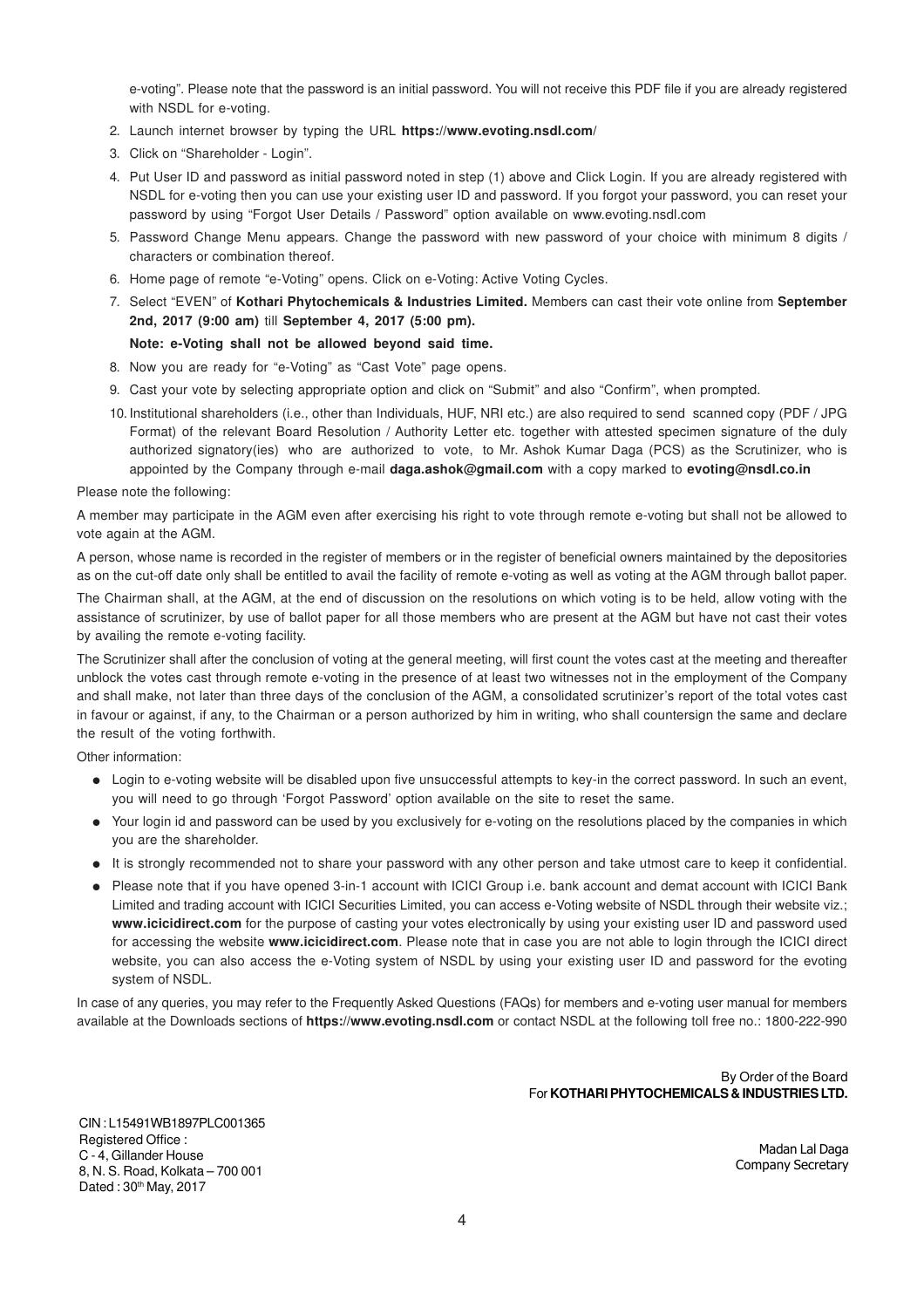**Brief profile of Directors / Managing Director eligible for re – appointment vide item no. 3, 4 and 7, Pursuant to Regulation 36 of the SEBI (Listing Obligations and Disclosure Requirements) Regulations, 2015 and Secretarial Standard (SS – 2) issued by the Institute of Company Secretaries of India.**

| Item No.                                                                                                                                                                                | 3                                                                                                                                                                                                               | 4                                                                                                                      | 7                                                                                       |
|-----------------------------------------------------------------------------------------------------------------------------------------------------------------------------------------|-----------------------------------------------------------------------------------------------------------------------------------------------------------------------------------------------------------------|------------------------------------------------------------------------------------------------------------------------|-----------------------------------------------------------------------------------------|
| <b>Particulars</b>                                                                                                                                                                      | Smt. Prabhawati Devi Kothari                                                                                                                                                                                    | Sri Anand Vardhan Kothari                                                                                              | Sri A. K. Toshniwal                                                                     |
| <b>DIN</b>                                                                                                                                                                              | 00051860                                                                                                                                                                                                        | 02572346                                                                                                               | 06872891                                                                                |
| Date of Birth                                                                                                                                                                           | $10 - 09 - 1957$                                                                                                                                                                                                | $17 - 10 - 1990$                                                                                                       | $03 - 07 - 1952$                                                                        |
| Date of Appointment                                                                                                                                                                     | $14 - 04 - 1998$                                                                                                                                                                                                | $14 - 11 - 2014$                                                                                                       | $01 - 07 - 2014$                                                                        |
| Qualifications                                                                                                                                                                          | Commerce Graduate (B. COM)                                                                                                                                                                                      | <b>Bachelor of Business</b><br>Administration (BBA)                                                                    | Post Graduate in Commerce<br>(M. COM)                                                   |
| Experience in specific functional areas                                                                                                                                                 | Smt. Prabhawati Devi Kothari is an<br>industrialist having rich experience in<br>the field of Tea, Salt, Textiles,<br>Pharmaceuticals and Trading Business.<br>She has expertise in business and<br>management. | Sri Anand Vardhan Kothari is highly<br>energetic, very young, with good<br>business acumen and commercial<br>prudence. | Sri A. K. Toshniwal is having<br>experience of Finance, Accounts and<br>Administration. |
| Directorship held in other listed entities                                                                                                                                              | 1) Gillanders Arbuthnot & Company<br>Limited.<br>2) Albert David Limited.                                                                                                                                       | Nil                                                                                                                    | Nil                                                                                     |
| Membership / Chairmanship of 1) Gillanders Arbuthnot & Company<br>Committees of listed entities (includes<br>Audit<br>Committee<br>only<br>and<br>Stakeholders' Relationship Committee) | Limited.<br>2) Albert David Limited.                                                                                                                                                                            | Nil                                                                                                                    | Nil                                                                                     |
| Number of shares held in the company                                                                                                                                                    | 6500                                                                                                                                                                                                            | 13300                                                                                                                  | Nil                                                                                     |
| Relationship with any Director(s) of 1) Sri Arun Kumar Kothari.<br>the Company                                                                                                          | 2) Sri Anand Vardhan Kothari.                                                                                                                                                                                   | 1) Sri Arun Kumar Kothari.<br>2) Smt. Prabhawati Devi Kothari.                                                         | Nil                                                                                     |

**Explanatory Statement pursuant to Section 102 of the Companies Act, 2013**

#### **Item No. 7 :**

Sri A. K. Toshniwal is a Post Graduate in Commerce and has vast experience of Finance, Accounts and Administration and is in the employment of the Company for more than thirty years. He is looking after the Phytochemical Plant of the Company at Madurai.

He was appointed as Managing Director designated as Executive Director and Chief Executive Officer of the Company with effect from 1st July, 2014 for a period of 2 years 9 months and ended on  $31<sup>st</sup>$  March, 2017.

During his tenure as Managing Director and Chief Executive Officer, the product of the Company has been established in the overseas market and the export has increased. The Plant is being run efficiently under his guidance and supervision.

The Board of Directors of the Company in their meeting held on 10<sup>th</sup> February, 2017 has re-appointed Sri A. K. Toshniwal (DIN 06872891) as Managing Director designated as Executive Director and Chief Executive Officer of the Company for a period 3 years with effect from 1st April, 2017 to 31st March, 2020 subject to approval of the members of the Company.

Sri A. K. Toshniwal satisfied all the conditions set out in Part – I of Schedule – V and the conditions given under sub – section (3) of Section 196 of the companies Act, 2013 for being eligible for his re-appointment.

Sri A. K. Toshniwal is not disqualified from being re-appointed as a Director in terms of Section 164 (2) of the Companies Act, 2013.

Sri A. K. Toshniwal, Managing Director designated as Executive Director and Chief Executive Officer of the Company shall, subject to the provision of the Companies Act, 2013 and overall superintendence and control of the Board of Directors of the Company to perform such duties and exercises such powers as have been made from time to time be entrusted to or conferred to him by the Board of Directors.

The terms and conditions, of his re-appointment and remuneration are as follows:-

- 1. Basic Salary  $\bar{z}$  1,30,000/- (Rupees one lakh thirty thousand only) per month in the scale of ( $\bar{z}$  1,30,000/- to  $\bar{z}$  1,75,000/-).
- 2. Special Allowance  $-\bar{\tau}$  42,500/- (Rupees fourty two thousand five hundred only) per month in the scale of ( $\bar{\tau}$  42,500/- to  $\bar{\tau}$ 1,00,000/-).

3. Perquisites

Part – A:

- (i) Housing: Sri A. K. Toshniwal shall be entitled to House Rent Allowance limited to 8 % of his per month Basic Salary.
- (ii) He will be reimbursed to the extent of 10 % of the Basic Salary towards expenses incurred for self and family for medical expenses / Leave Travel Concession incurred in India.

Part – B:

(i) Company's contribution to Provident Fund as per Rules of the Company.